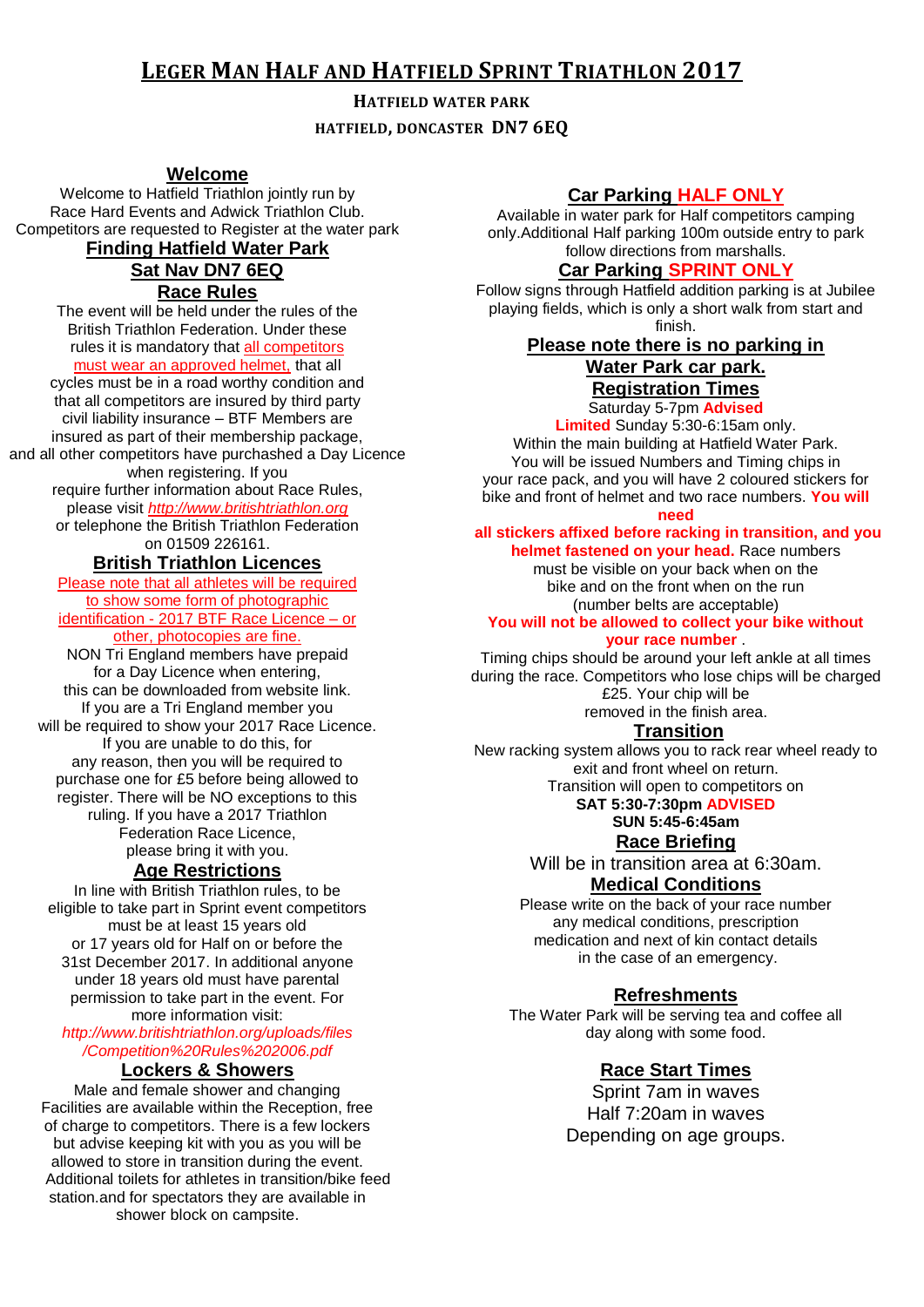# **LEGER MAN HALF AND HATFIELD SPRINT TRIATHLON 2017**

# **HATFIELD WATER PARK HATFIELD, DONCASTER DN7 6EQ**

## **Race Format & Distances SPRINT** – 750M

From the 1<sup>st</sup> yellow start bouy you will swim 300m to the 2<sup>nd</sup> yellow buoy, turn left around the buoy. After 250m turn around the 3rd yellow buoy heading back towards the beach. After 200m exit the water **HALF** 1900M(2LAPS)

From the 1<sup>st</sup> yellow start bouy you will swim 300m to the 2nd yellow buoy, turn left around the buoy. After 250m straight on 3rd yellow buoy heading Towards start yellow bouy turning left at this for 2<sup>nd</sup> lap repeat lap and at last pontoon head into beach, and exit water running up to T1 approx 200mts wetsuits maybe required depending on water temp on the day.

# **Bike Sprint – 24km Half - 85km**

The bike routes will be signposted and marshalled on turns. After leaving T1 mount your bike after the mount line.

# **Exit the water park** following **GREEN SIGNS**

turning right to the main road. Turn left on the A18 towards Thorne. At the first roundabout completely circle the round about 4th exit on the A18 towards Doncaster. After 1.4km **SPLIT OF COURSES**

**SPRINT LEFT ON TO SANDTOFT ROAD. FOLLOWING GREEN SIGNS**

**FOR 6.3KM TURN LEFT. TAKE CARE HALF CYCLISTS REJOIN HERE FROM RIGHT. HALF 200MTS FURTHER ON LEFT TURN A614 FOLLOWING ORANGE SGNS FOR 10KM AT ROUNDABOUT LEFT, CONTINUE FOR 4.5KM LEFT TURN ONTO DRAIN ROAD**

#### **STRAIGHT ON FOR 11KM TAKE CARE SPRINT CYCLISTS REJOIN HERE FROM LEFT.**

**Both courses** continue for 2.5km where you will join the A18 Left/straight on **Take care you do not have right of way** towards Doncaster

after 5.5km leave the roundabout at the  $2^{nd}$  exit towards Doncaster still on the A18. When approaching the 3km turn right onto the road of the Water Park the last 250m just before Motorway bridge is a

# **NO OVERTAKING ZONE**

### **For all competitors and all laps PENALTY IS DQ Take care this is a right turn! This junction will be well marshalled but cars have the right of way.**

After 400m both courses enter left into Water Park

**Sprint dismount at line enter T2 Half** Loop around clockwise for water drop and feed station **WATER 1ST FEED 2ND**

#### **Now follow previous from :- Exit the water park**

**Repeat course following ORANGE SIGNS** On 2<sup>nd</sup> return to park dismount at line and **enter T2**

### **Run – 5km - 1 laps**

You exit transition by single gate keeping left on footpath **Feed station 1** left out of Water Park entrance onto footpath keep to left footpath turn right over motorway bridge into footpath all way turn point at bridge.**Feed Station 2** Return to right turn following footpath back to motorway bridge cross back over and back to water park entrance do not turn back into water park take next turn right approx 200mts further on this takes you to right turn into park follow course loop in park. **SPRINT 1 lap completed Finish** 

#### **HALF back through transition picking up 1st band after completing 1 lap 2 more to pick up having collected 3 bands complete 4th lap and Finish.**

#### **Course Reconnaissance**

There is swimming at Water park contact *www.swimyourswim.com* The bike and run course

are on public roads/footpaths and can be cycled at any time at your own risk.

# **Prizes**

Trophies for overall 1<sup>st</sup> 2<sup>nd</sup> 3<sup>rd</sup> Male/Female Trophies for 1<sup>st</sup> in 5yr Age bands. Overall 1<sup>st</sup> 2<sup>nd</sup> 3<sup>rd</sup> cannot win A/G Presentation will take place as soon as possible after the race.Please be present at prizegiving as they will not be posted out.

### **Time Penalties & Appeals**

Penalties will be displayed at jaguar timing kiosk. Any appeal to penalties can only be made on the day and before prize giving.

#### **Results**

Will be posted on www.racehard.co.uk as soon as possible. Hopefully on the evening of the race.

#### **Withdrawals**

If you have to pull out at any point during the race please make yourself aware to one of the marshals and return your chip.

#### **Volunteers**

These events cannot be run without them, you get a 'T' shirt, food and a drink and the thanks from all the competitors so if you are wanting to assist at any race hard event please send an email to Andy at *[racehardevents@sky.com](mailto:racehardevents@sky.com)*